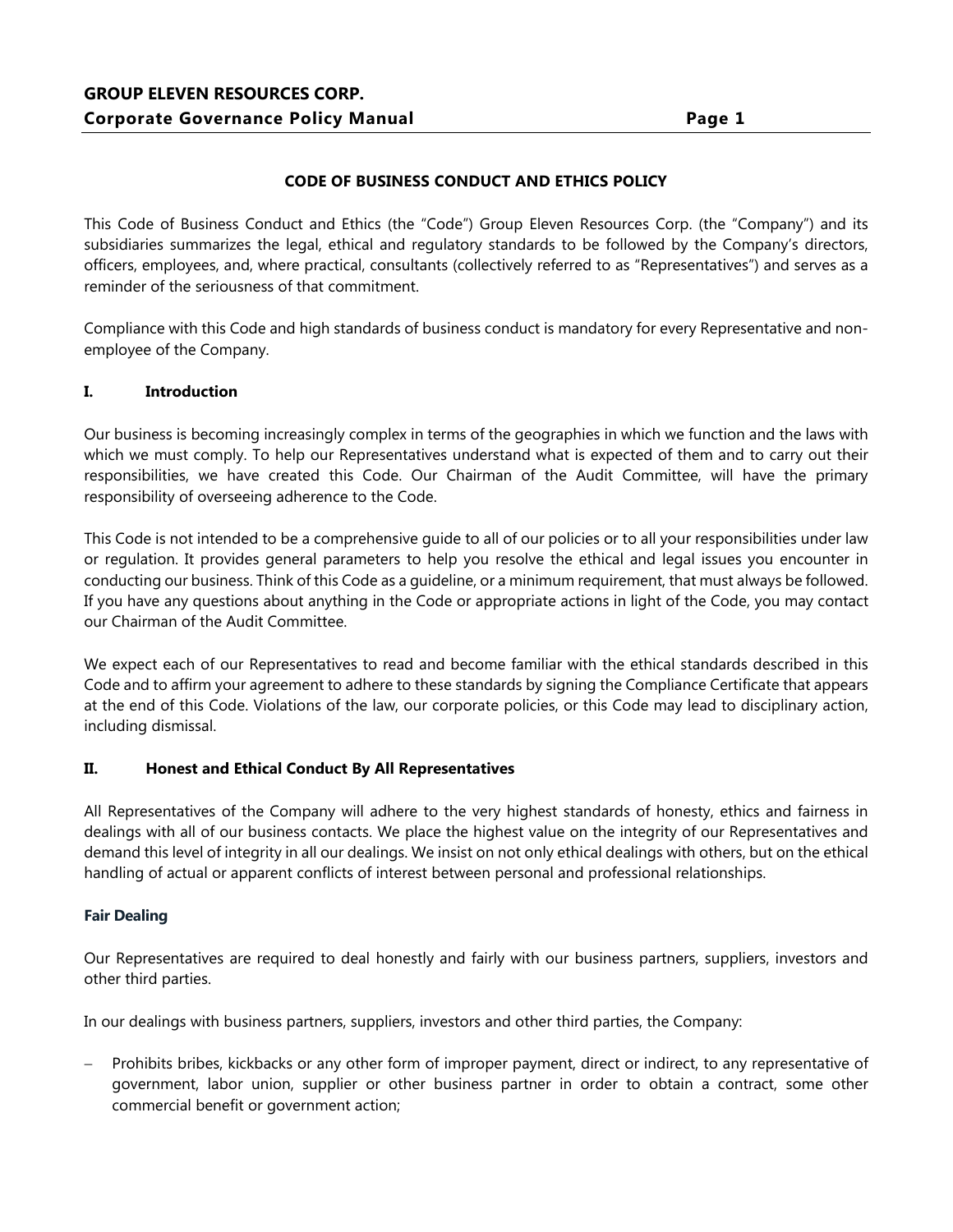# **GROUP ELEVEN RESOURCES CORP. Corporate Governance Policy Manual Page 2**

- Prohibits our Representatives from accepting any bribe, kickback or improper payment from anyone;
- Prohibits gifts or favors of more than nominal value to or from our suppliers;
- Limits marketing and client entertainment expenditures to those that are necessary, prudent, job-related and consistent with our policies;
- Requires clear and precise communication in our contracts, our advertising, our literature, and our other public statements and seek to eliminate misstatement of fact or misleading impressions;
- Protects all proprietary data our customers or suppliers provide to us as reflected in our agreements with them; and
- Prohibits our Representatives from otherwise taking unfair advantage of our suppliers or other third parties, through manipulation, concealment, abuse of privileged information or any other unfair-dealing practice.

## **Conflicts of Interest; Corporate Opportunities**

Our Representatives should not be involved in any activity that creates or gives the appearance of a conflict of interest between their personal interests and the interests of the Company. In particular, without the specific permission of our Chairman of the Audit Committee or our Board of Directors (including contracts approved by our Board of Directors), no Representative, or a member of his or her family shall, unless disclosed to us:

- Be a consultant to, or a director, officer or employee of, or otherwise operate an outside business that:
	- Is in competition with our current or potential business goals and objectives;
	- Supplies products or services to us; or
	- Has any financial interest, including significant stock ownership, in any entity with which we do business that might create or give the appearance of a conflict of interest;
- Seek or accept any personal loan or services from any entity with which we do business, except from financial institutions or service providers offering similar loans or services to third parties under similar terms in the ordinary course of their respective businesses;
- Be a consultant to, or a director, officer or employee of, or otherwise operate an outside business if the demands of the outside business would interfere with the Representative's responsibilities to us, (if in doubt, consult your supervisor, the Chairman of the Audit Committee);
- Accept any personal loan or guarantee of obligations from us, except to the extent such arrangements are legally permissible; or
- Conduct business on behalf of us with immediate family members, which include spouses, children, parents, siblings and persons sharing the same home whether or not legal relatives.

Our Representatives must immediately notify the Chairman of the Audit Committee of the existence of any actual or potential conflict of interest. The circumstances will be reviewed for a decision on whether a conflict of interest is present, and if so, what course of action is to be taken.

## **Confidentiality and Corporate Assets**

Our Representatives are entrusted with our confidential information and with the confidential information of our business partners. This information may include (1) technical or scientific information about current and future projects or endeavors, (2) business or marketing plans or projections, (3) earnings and other internal financial data, (4) personnel information, (5) lists of current, past and potential business partners, and (6) other non-public information that, if disclosed, might be of use to our competitors, or harmful to our business partners. This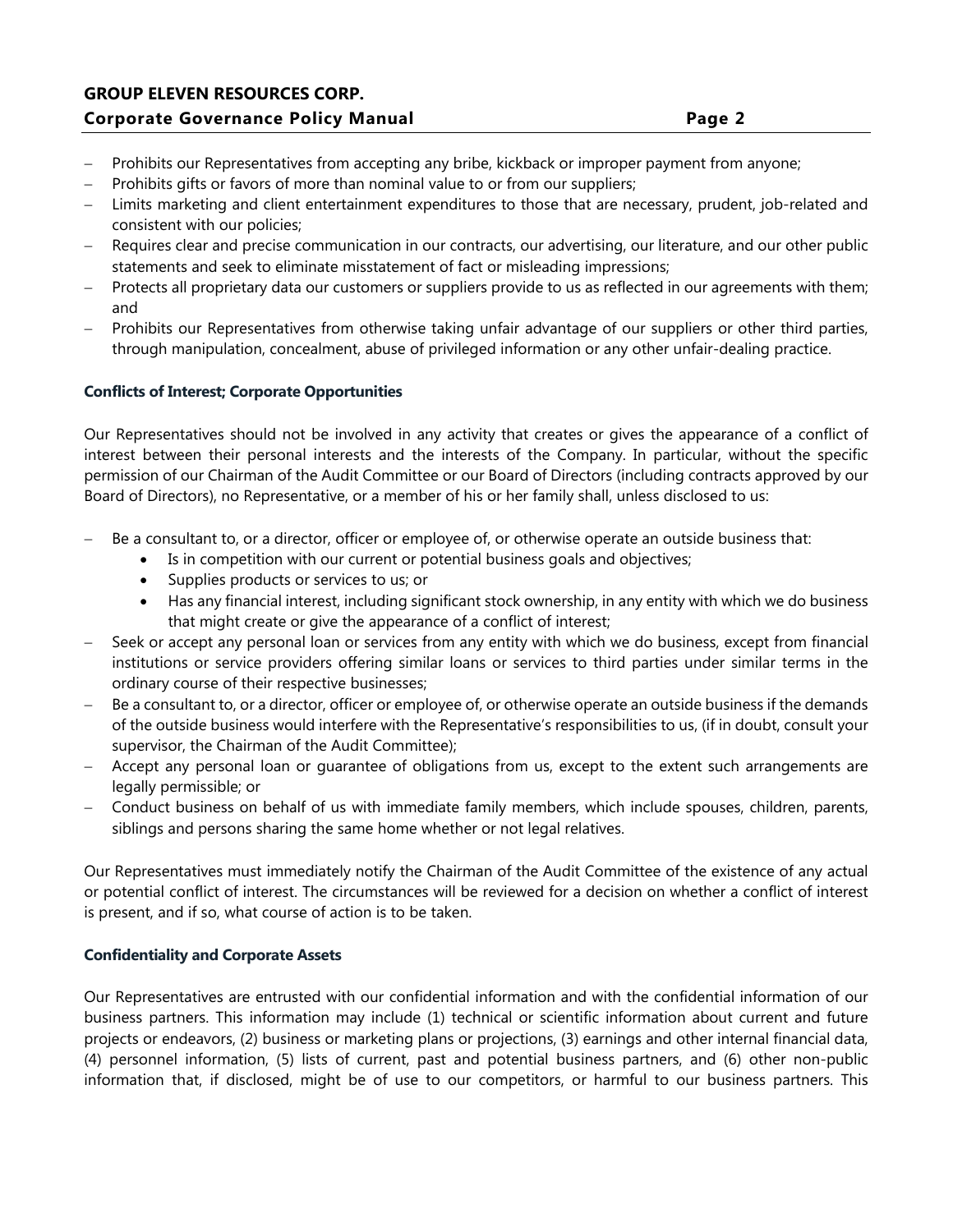information is our property, or the property of our business partners, and in many cases was developed at great expense. Unless authorized by written approval or required by applicable law, our Representatives shall not:

- Discuss confidential information with or in the presence of any unauthorized persons, including family members and friends;
- Use confidential information for illegitimate business purposes or for personal gain;
- Disclose confidential information to unauthorized third parties; and
- Use our property or resources for any personal benefit or the personal benefit of anyone else. Our property includes, without limitation, our internet, email, and voicemail services, which should be used only for business related activities, and which may be monitored by us at any time without notice.

# **III. Full, Fair, Accurate, Timely and Understandable Disclosure**

The Company is committed to providing our shareholders and investors with full, fair, accurate, timely and understandable disclosure in the reports that we file with the securities regulatory authorities. To this end, our Representatives shall:

- Not make false or misleading entries in our books and records for any reason;
- Not condone any undisclosed or unrecorded bank accounts or assets established for any purpose;
- Comply with generally accepted accounting principles at all times;
- Notify our Chairman of the Audit Committee or our legal counsel by telephone or in writing if you become aware of an unreported transaction;
- Maintain a system of internal accounting controls that will provide reasonable assurances to management that all transactions are properly recorded;
- Maintain books and records that accurately and fairly reflect our transactions;
- Prohibit the establishment of any undisclosed or unrecorded funds or assets;
- Maintain a system of internal controls that will provide reasonable assurances to management that material information regarding the Company is made known to management, particularly during the periods in which our periodic reports are being prepared;
- Present information in a clear and orderly manner and avoid the use of unnecessary legal and financial language in our periodic reports; and
- Not communicate to the public any nonpublic information except through, or as approved by, our Chief Financial officer or Chief Executive Officer.

## **IV. Compliance With all Laws, Rules and Regulations**

We will comply with all laws and governmental regulations that are applicable to our activities, and expect all our Representatives to obey the law. Specifically, we are committed to:

- Maintaining a safe and healthy work environment;
- Promoting a workplace that is free from discrimination or harassment based on race, color, religion, sex, age, national origin, disability or other factors that are unrelated to our business interests;
- Supporting fair competition and laws prohibiting restraints of trade and other unfair trade practices;
- Conducting our activities in full compliance with all applicable environmental laws;
- Keeping the political activities of our Representatives separate from our business;
- Prohibiting any illegal payments, gifts, or gratuities to any government officials or political party;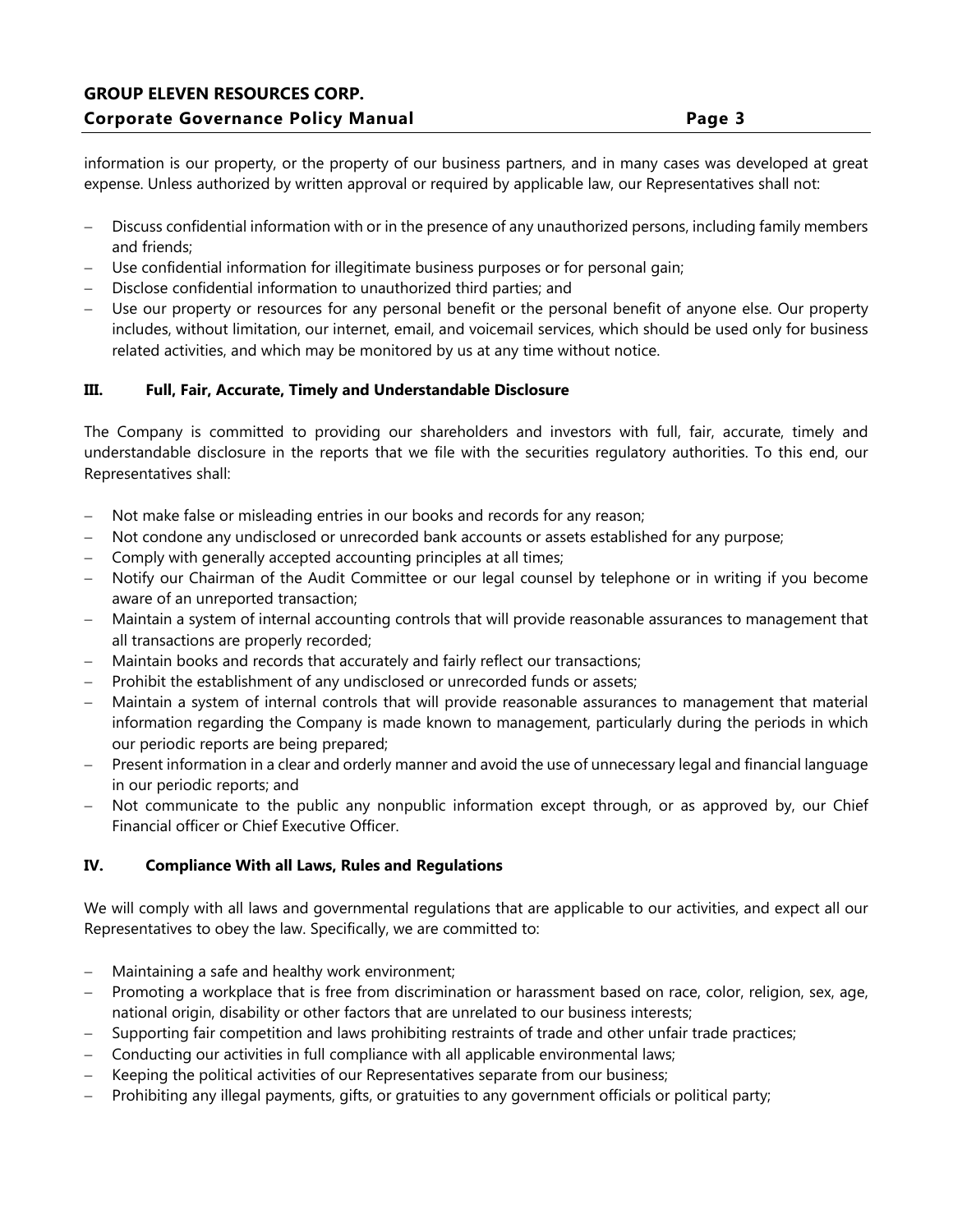# **GROUP ELEVEN RESOURCES CORP. Corporate Governance Policy Manual Page 4**

- Prohibiting the unauthorized use, reproduction, or distribution of any third party's trade secrets, copyrighted information or confidential information;
- Complying with all applicable provincial, state and federal securities laws or any provisions of applicable provincial, state or federal law relating to fraud against stockholders; and
- Not tolerating any behavior that could constitute securities fraud, mail fraud, bank fraud, or wire fraud.

Our Representatives are prohibited from trading our securities while in possession of material, nonpublic ("inside") information about the Company.

#### **Reporting and Effect of Violations**

Compliance with the Code is, first and foremost, the individual responsibility of every Representative. We attempt to foster a work environment in which ethical issues and concerns may be raised and discussed with supervisors or with others without the fear of retribution. It is our responsibility to provide a system of reporting and access when you wish to report a suspected violation, or to seek counseling, and the normal chain of command cannot, for whatever reason, be used.

#### **Administration**

Our Board of Directors and Audit Committee have established the standards of business conduct contained in this Code and oversee compliance with this Code. They have also charged the Chairman of the Audit Committee to ensure adherence to the Code. While serving in this capacity, the Chairman of the Audit Committee report directly to the Board of Directors.

A copy of this Code will be included in the orientation of new Representatives and provided to existing Representatives on an on-going basis. To ensure familiarity with the Code, our Representatives will be asked to read the Code and sign a Compliance Certificate annually.

#### **Reporting Violations and Questions**

Our Representatives must report, in person or in writing, any known or suspected violations of laws, governmental regulations or the Code, to either the Chairman of the Audit Committee. Additionally, our Representatives may contact the Chairman of the Audit Committee with a question or concern about the Code or a business practice. Any questions or violation reports will be addressed immediately and seriously, and can be made anonymously. If you feel uncomfortable reporting suspected violations to these individuals, you may report matters to our outside counsel. The addresses and telephone numbers of these individuals are listed below.

It is not sufficient to report a suspected violation of the Code to a co-worker or to any person other than one of the individuals designated above.

Upon receipt of a complaint under the Code, we will investigate the complaint and will involve agencies and resources outside the Company if and/or when such outside involvement appears advisable or necessary. The report and investigation will be kept confidential to the extent consistent with the need for a thorough investigation and response and taking into consideration our disclosure obligations and requirements.